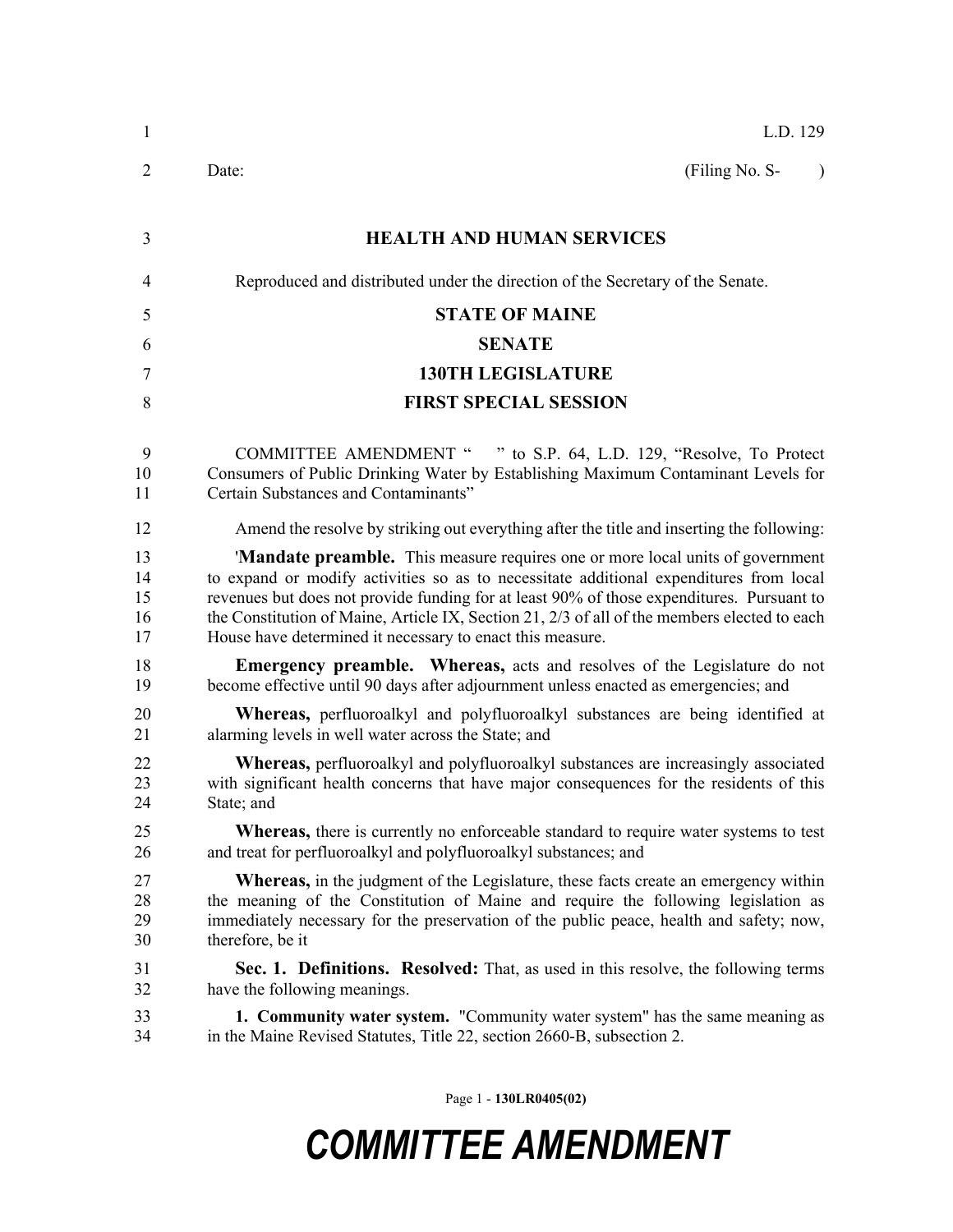2 **3. Nontransient, noncommunity water system.** "Nontransient, noncommunity water 3 system" means a nontransient, noncommunity water system described in the Maine 4 Revised Statutes, Title 22, section 2660-B, subsection 5, paragraph A that is a school or 5 child care facility regulated as a nontransient, noncommunity water system under the 6 federal Safe Drinking Water Act.

1 **2. Department.** "Department" means the Department of Health and Human Services.

7 **4. Perfluoroalkyl and polyfluoroalkyl substances.** "Perfluoroalkyl and 8 polyfluoroalkyl substances" or "PFAS" means a perfluoroalkyl substance or 9 polyfluoroalkyl substance that is detectable in drinking water using standard analytical 10 methods established by the United States Environmental Protection Agency, including 11 regulated PFAS contaminants.

12 **5. Regulated PFAS contaminants.** "Regulated PFAS contaminants" means 13 perfluorooctanoic acid, perfluorooctane sulfonic acid, perfluorohexane sulfonic acid, 14 perfluorononanoic acid, perfluoroheptanoic acid and perfluorodecanoic acid.

15 **Sec. 2. Interim drinking water standard and testing requirements for**  16 **perfluoroalkyl and polyfluoroalkyl substances. Resolved:** That community water 17 systems and nontransient, noncommunity water systems shall comply with the provisions 18 of this section.

19 **1. Initial monitoring.** On or before December 31, 2022, all community water systems 20 and nontransient, noncommunity water systems shall conduct monitoring for the level of 21 PFAS detectable using standard laboratory methods established by the United States 22 Environmental Protection Agency in effect at the time of sampling. Monitoring under this 23 subsection must be conducted for all regulated PFAS contaminants and additional PFAS 24 included in the list of analytes in the standard laboratory methods established by the United 25 States Environmental Protection Agency in effect at the time of sampling.

26 **2. Subsequent monitoring.** After completion of initial monitoring under subsection 27 1, a community water system or a nontransient, noncommunity water system shall conduct 28 continued monitoring for the presence of regulated PFAS contaminants in drinking water 29 supplied by the water system as follows until the adoption of rules required under section 30 3.

31 A. If initial monitoring under subsection 1 detects the presence of any regulated PFAS 32 contaminants individually or in combination at or above 20 nanograms per liter, the 33 community water system or nontransient, noncommunity water system shall conduct 34 continued quarterly monitoring until regulated PFAS contaminants are mitigated as 35 described in subsection 4.

36 B. If initial monitoring under subsection 1 detects the presence of any regulated PFAS 37 contaminants at or above each analyte's lowest concentration minimum reporting level 38 as specified in the standard laboratory methods established by the United States 39 Environmental Protection Agency in effect at the time of sampling and the level is 40 below 20 nanograms per liter, either individually or in combination with other detected 41 regulated PFAS contaminants, the community water system or nontransient, 42 noncommunity water system shall conduct continued monitoring annually.

43 **3. Reporting.** Monitoring results must be reported to the department in accordance 44 with 10-144 C.M.R. Chapter 231, Section 6.

Page 2 - **130LR0405(02)**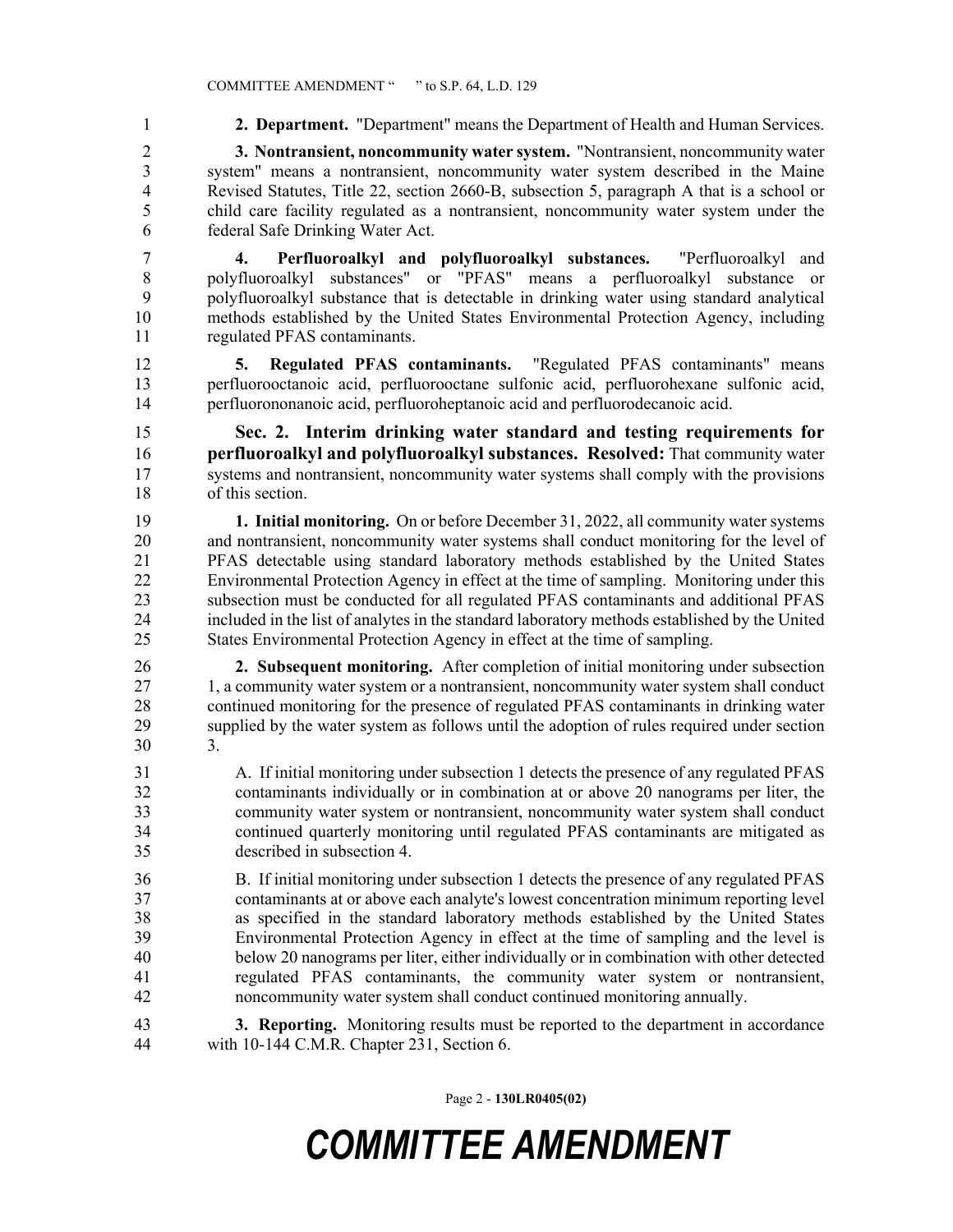1 **4. Treatment; notice.** If monitoring results under subsection 1 or 2 confirm the 2 presence of any regulated PFAS contaminants individually or in combination in excess of 3 20 nanograms per liter, the department shall:

- 4 A. Direct the community water system or nontransient, noncommunity water system 5 to implement treatment or other remedies to reduce the combined levels of regulated 6 PFAS contaminants in the drinking water of the water system below 20 nanograms per 7 liter; and
- 8 B. Direct the community water system or nontransient, noncommunity water system 9 to issue a notice to all users of the water system to inform them of the detected PFAS 10 concentration and potential risk to public health until the treatment under paragraph A 11 is completed.

12 **5. Enforcement.** The department may enforce the requirements of this section under 13 the Maine Revised Statutes, Title 22, chapter 601, subchapter 2. A person may appeal the 14 acts or decisions of the department under this section in accordance with Title 22, chapter 15 601, subchapter 2-A.

16 **Sec. 3. Maximum contaminant level for perfluoroalkyl and polyfluoroalkyl**  17 **substances. Resolved:** That the department shall adopt a maximum contaminant level 18 for perfluoroalkyl and polyfluoroalkyl substances in accordance with this section. Rules 19 adopted pursuant to this section are routine technical rules as defined in the Maine Revised 20 Statutes, Title 5, chapter 375, subchapter 2-A.

21 **1. Advance notice of proposed rulemaking.** On or before August 1, 2023, the 22 department shall initiate a public notice and comment process for potential rulemaking by 23 publishing an advance notice of proposed rulemaking regarding the department's regulation 24 of regulated PFAS contaminants.

25 **2. Proposed rule.** On or before December 31, 2023, the department shall file a 26 proposed rule with the Secretary of State establishing a maximum contaminant level for 27 regulated PFAS contaminants and monitoring requirements for community water systems 28 and nontransient, noncommunity water systems.

29 **3. Final rule.** On or before June 1, 2024, the department shall file a final rule with the 30 Secretary of State regarding the regulation of regulated PFAS contaminants. The 31 department may adopt federal regulatory requirements established by the United States 32 Environmental Protection Agency, including maximum contaminant levels for regulated 33 PFAS contaminants, if the new federal requirements are the same as or more restrictive 34 than the interim drinking water standards described in section 2. The department shall 35 submit a report to the joint standing committee of the Legislature having jurisdiction over 36 health and human services matters upon adoption of the final rule that includes information 37 about the final rule, including but not limited to the maximum contaminant levels adopted. 38 The joint standing committee of the Legislature having jurisdiction over health and human 39 services matters may report out legislation relating to the report.

40 **Sec. 4. Repeal of interim drinking water standard and testing**  41 **requirements. Resolved:** That the interim drinking water monitoring requirements for 42 PFAS and regulated PFAS contaminants under section 2 are repealed on the effective date 43 of the rules required under section 3.

Page 3 - **130LR0405(02)**